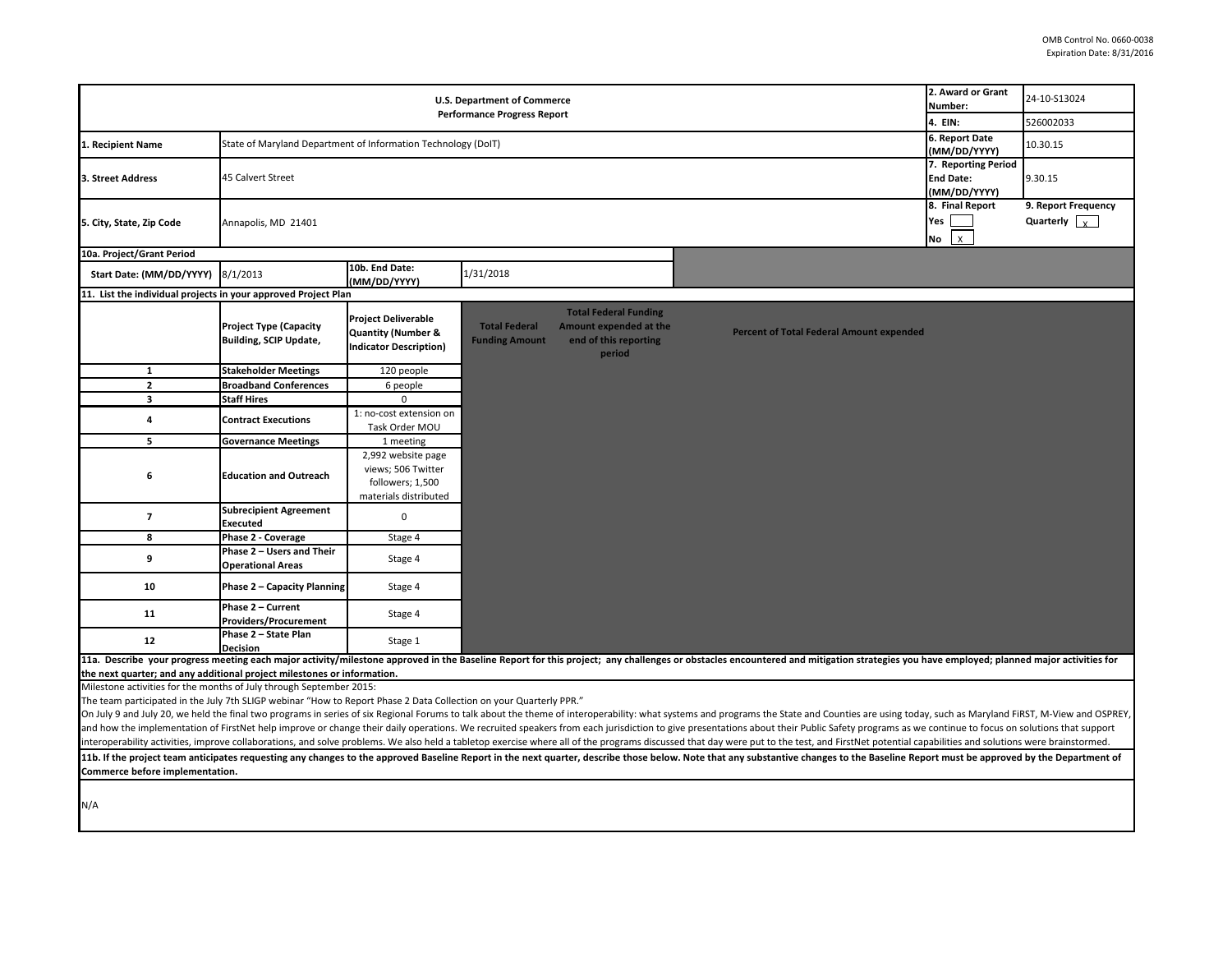|  |  |  |  | 11c. Provide any other information that would be useful to NTIA as it assesses this project's progress. |
|--|--|--|--|---------------------------------------------------------------------------------------------------------|
|--|--|--|--|---------------------------------------------------------------------------------------------------------|

N/A

**11d. Describe any success stories or best practices you have identified. Please be as specific as possible.**

N/A

**12. Personnel** 

**12a. If the project is not fully staffed, describe how any lack of staffing may impact the project's time line and when the project will be fully staffed.**

| 12b. Staffing Table                                                                                                                   |                                                                                                    |                                                                  |                                                                                                  |                      |                          |                   |                 |                                         |                                          |  |
|---------------------------------------------------------------------------------------------------------------------------------------|----------------------------------------------------------------------------------------------------|------------------------------------------------------------------|--------------------------------------------------------------------------------------------------|----------------------|--------------------------|-------------------|-----------------|-----------------------------------------|------------------------------------------|--|
| <b>Job Title</b>                                                                                                                      | FTE%                                                                                               | Project (s) Assigned                                             |                                                                                                  |                      |                          |                   |                 | Change                                  |                                          |  |
| Assistant bureau Chier/Chier<br>Information Officer;                                                                                  |                                                                                                    |                                                                  |                                                                                                  |                      |                          |                   |                 |                                         |                                          |  |
| Technology and Information                                                                                                            |                                                                                                    |                                                                  | Law Enforcement SME for FirstNet/SLIGP work<br>5% decrease                                       |                      |                          |                   |                 |                                         |                                          |  |
| Management Command of the                                                                                                             |                                                                                                    |                                                                  |                                                                                                  |                      |                          |                   |                 |                                         |                                          |  |
| Maryland Department of State                                                                                                          | 20%                                                                                                |                                                                  |                                                                                                  |                      |                          |                   |                 |                                         |                                          |  |
| Department of Information                                                                                                             |                                                                                                    |                                                                  |                                                                                                  |                      |                          |                   |                 |                                         |                                          |  |
| Technology Radio System                                                                                                               |                                                                                                    | Program Management at the State level for SLIGP<br>100% increase |                                                                                                  |                      |                          |                   |                 |                                         |                                          |  |
| Director                                                                                                                              | 20%                                                                                                |                                                                  |                                                                                                  |                      |                          |                   |                 |                                         |                                          |  |
| Department of Information                                                                                                             |                                                                                                    |                                                                  | Engineering and program management support at the State level for FirstNet work<br>100% increase |                      |                          |                   |                 |                                         |                                          |  |
| <b>Technology Systems Engineer</b>                                                                                                    | 30%                                                                                                |                                                                  |                                                                                                  |                      |                          |                   |                 |                                         |                                          |  |
| Department of Information                                                                                                             |                                                                                                    |                                                                  |                                                                                                  |                      |                          |                   |                 |                                         |                                          |  |
| <b>Technology GIS Deputy</b>                                                                                                          |                                                                                                    | GIS support at the State level<br>100% increase                  |                                                                                                  |                      |                          |                   |                 |                                         |                                          |  |
| Director                                                                                                                              | 10%                                                                                                |                                                                  |                                                                                                  |                      |                          |                   |                 |                                         |                                          |  |
| 13. Subcontracts (Vendors and/or Subrecipients)                                                                                       |                                                                                                    |                                                                  |                                                                                                  |                      |                          |                   |                 |                                         |                                          |  |
| 13a. Subcontracts Table - Include all subcontractors. The totals from this table must equal the "Subcontracts Total" in Question 14f. |                                                                                                    |                                                                  |                                                                                                  |                      |                          |                   |                 |                                         |                                          |  |
|                                                                                                                                       |                                                                                                    |                                                                  |                                                                                                  |                      | Contract                 |                   |                 |                                         |                                          |  |
| <b>Subcontract Purpose</b><br>Name                                                                                                    |                                                                                                    |                                                                  | <b>Type</b><br>(Vendor/Subrec.)                                                                  | RFP/RFQ Issued (Y/N) | <b>Executed</b><br>(Y/N) | <b>Start Date</b> | <b>End Date</b> | <b>Total Federal Funds</b><br>Allocated | <b>Total Matching Funds</b><br>Allocated |  |
| <b>Integrity Consulting</b>                                                                                                           | <b>Broadband Technical SME</b>                                                                     |                                                                  | Contractor                                                                                       | Y                    | Y                        | 12.9.14           | 7.31.16         | \$313,560.00                            | \$0.00                                   |  |
| University of Maryland Center<br>for Health and Homeland<br>Security                                                                  | Broadband Outreach Administrator, Regional<br>Coordinators, and Grants Management                  |                                                                  | Contractor                                                                                       | N                    | Y                        | 8.1.13            | 7.31.16         | \$998,275.00                            | \$0.00                                   |  |
| Western Maryland Regional<br>Coordinator and Exercise<br>Director (Allegany County)                                                   | Western MD Regional Outreach coordinator, exercise<br>developement, and data collection activites. |                                                                  | Contractor                                                                                       | N                    | Y                        | 10.30.14          | 7.31.16         | \$75,000.00                             | \$0.00                                   |  |
| Salisbury State University<br>(ESRGC)                                                                                                 | Broadband Website and Mapping and Data Collection<br>Analysis                                      |                                                                  | Contractor                                                                                       | N                    | Y (Task<br>Order<br>MOU) | 6.5.14            | 1.31.18         | \$345,000.00                            | \$0.00                                   |  |
| All Hazards Consortium                                                                                                                | Regional Coordination for MACINAC                                                                  |                                                                  | Contractor                                                                                       | Y                    | Y                        | 9.25.14           | 7.31.16         | \$90,750.00                             | \$0.00                                   |  |
| Motorola and Skyline                                                                                                                  | Coverage Objectives Analysis: MD FIRST Maps,                                                       |                                                                  | Contractor                                                                                       | Y                    | Y                        | 3.25.15           | 1.31.18         | \$0.00                                  | \$63,374.00                              |  |
| 13b. Describe any challenges encountered with vendors and/or subrecipients.                                                           |                                                                                                    |                                                                  |                                                                                                  |                      |                          |                   |                 |                                         |                                          |  |
| None                                                                                                                                  |                                                                                                    |                                                                  |                                                                                                  |                      |                          |                   |                 |                                         |                                          |  |